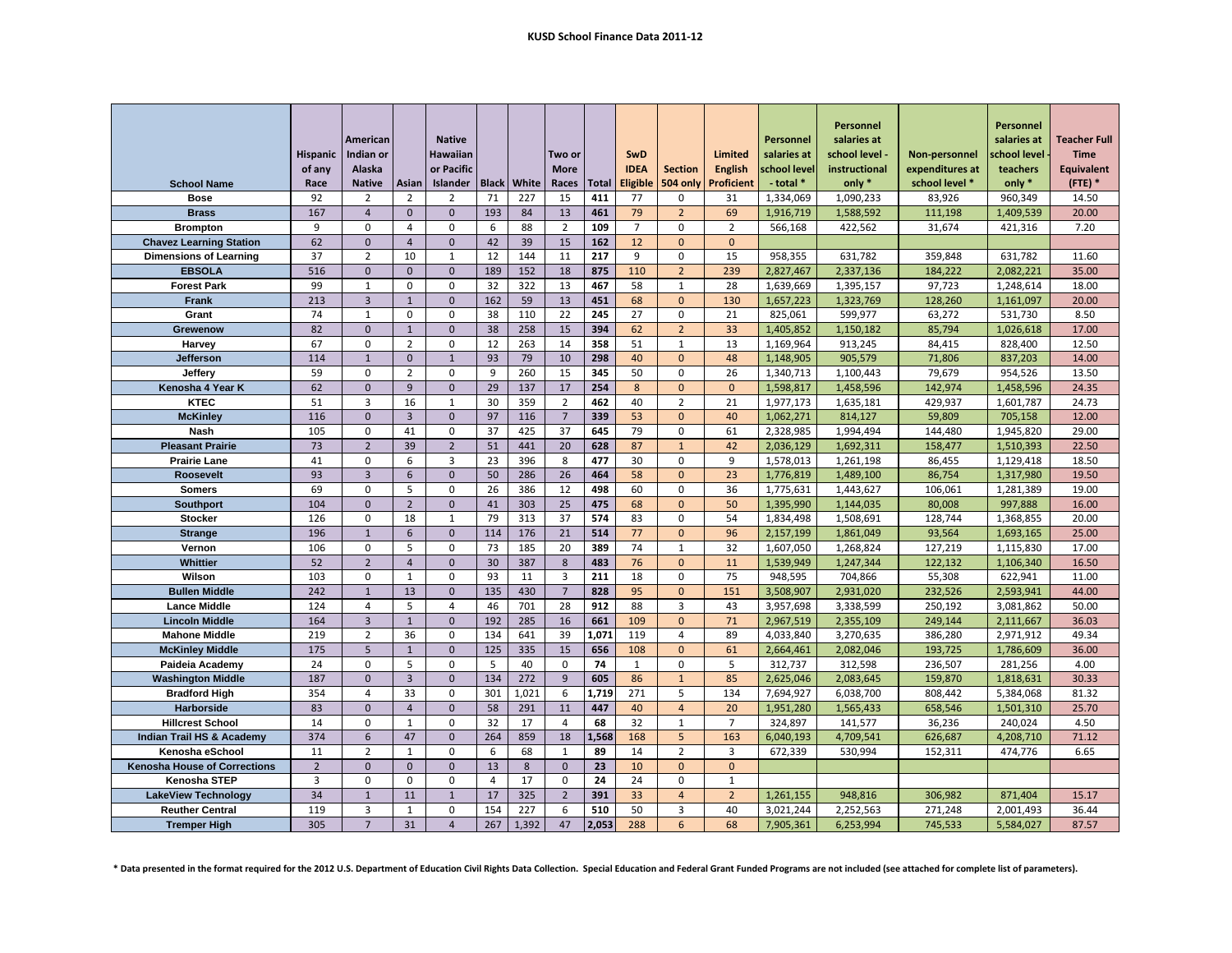## **School Finance Data**

- For instructions on reporting school finance data see the revised definition of *Finance data* in the definitions.
- Report expenses for SY 2011-12.
- Review the information in the definitions for school finance for additional information. Report *actual* school finance data for this school. *Do not report data based upon average teacher expenditures.*

Data collected by this table:

- Personnel salaries at the school level total
- Personnel salaries at school level instructional staff only
- Non-personnel expenditures at school level
- Amount

Report data by the following disaggregation categories:

| Category                                                      | Amount |
|---------------------------------------------------------------|--------|
| Personnel salaries at school level - total                    |        |
| Personnel salaries at school level - instructional staff only |        |
| Non-personnel expenditures at school level                    |        |

## **School Finance Data – Teachers Only**

- Report the amount of expenditures for teachers only.
- Report the total FTE of teachers funded by the amount of funding reported in this table.
- Report *actual* school finance data for this school. *Do not report data based on average teacher expenditures.*

Data collected by this table:

Personnel salaries at school level – teachers only

Report data by the following disaggregation categories:

- Amount
- Teacher FTE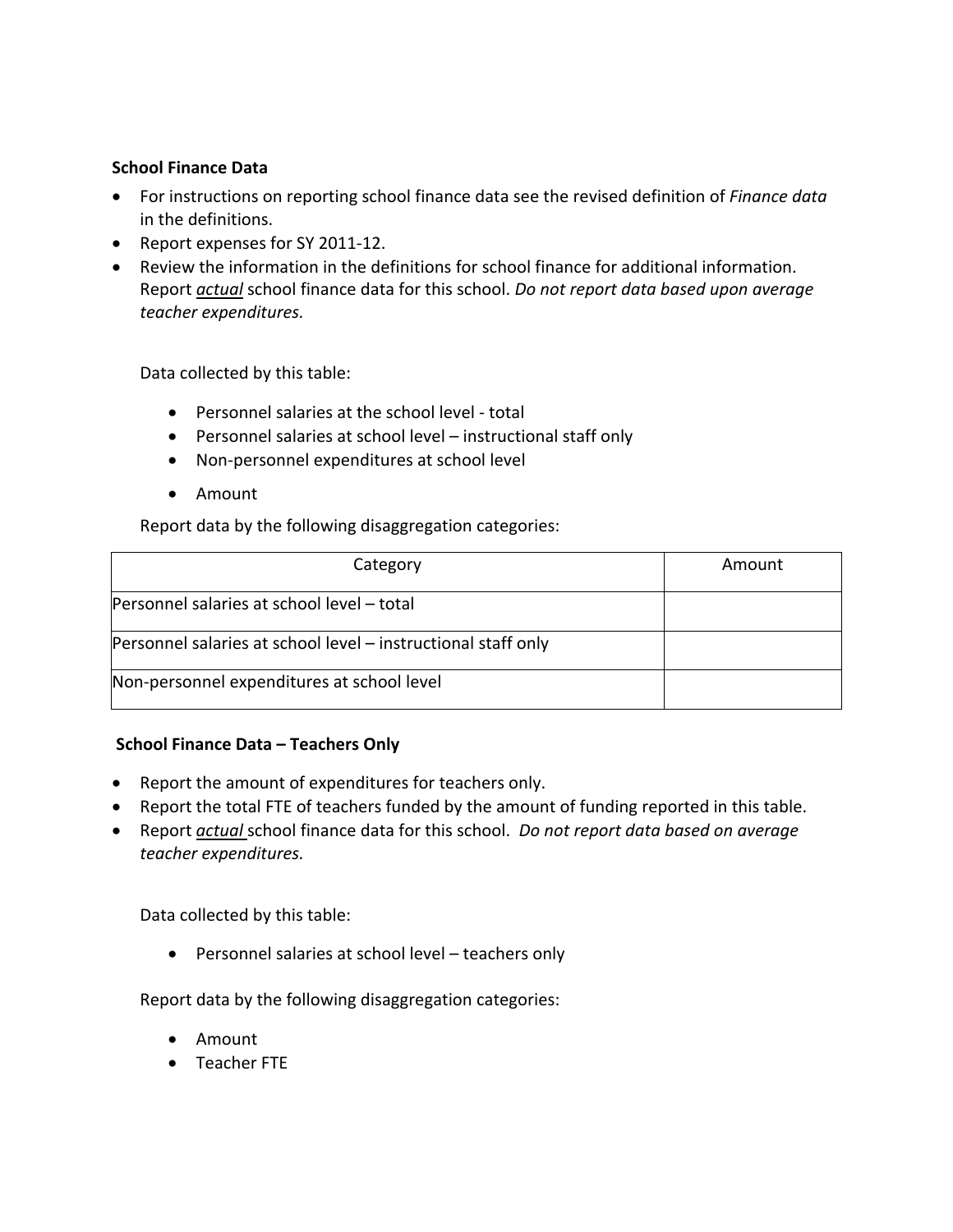| Category                                           | Amount | Teacher FTE |
|----------------------------------------------------|--------|-------------|
| Personnel salaries at school level – teachers only |        |             |

| The following guidelines, taken from Form A of the instructions for the ARRA<br>Finance data<br>collection of school finance data for SY 2008-09, will be used for the 2011-<br>12SY 2011-12 CRDC.<br>In general, LEAs should report school-level expenditures that are associated<br>administration. More specifically, LEAs should report the following four<br>categories of school-level expenditures from state and local funds:<br>support staff, based on the Census Bureau's classification used in the F-<br>33 survey of local government finances.<br>Personnel salaries at the school level for instructional staff only.<br>Personnel salaries at the school level for teachers only.<br>Non-personnel expenditures at the school level (if available).<br>Table A-1 shows the Census Bureau's classification of four types of school-<br>level personnel that are involved in instructional and support functions,<br>based on the F-33 survey of local government finances.<br>Table A-1<br>Instruction<br>Includes teachers and instructional aides<br>Support services -<br>Includes guidance counselors, nurses, attendance<br>pupils<br>officers, speech pathologists, and other staff who<br>provide support services for students.<br>Support services -<br>Includes staff involved in curriculum development,<br>instructional staff<br>staff training, operating the library, media and<br>computer centers.<br>Support services -<br>Includes principals and other staff involved in<br>school administration<br>school<br>administration |  |                                                                                 |  |  |  |  |  |  |  |  |
|-------------------------------------------------------------------------------------------------------------------------------------------------------------------------------------------------------------------------------------------------------------------------------------------------------------------------------------------------------------------------------------------------------------------------------------------------------------------------------------------------------------------------------------------------------------------------------------------------------------------------------------------------------------------------------------------------------------------------------------------------------------------------------------------------------------------------------------------------------------------------------------------------------------------------------------------------------------------------------------------------------------------------------------------------------------------------------------------------------------------------------------------------------------------------------------------------------------------------------------------------------------------------------------------------------------------------------------------------------------------------------------------------------------------------------------------------------------------------------------------------------------------------------------------------------------------|--|---------------------------------------------------------------------------------|--|--|--|--|--|--|--|--|
|                                                                                                                                                                                                                                                                                                                                                                                                                                                                                                                                                                                                                                                                                                                                                                                                                                                                                                                                                                                                                                                                                                                                                                                                                                                                                                                                                                                                                                                                                                                                                                   |  |                                                                                 |  |  |  |  |  |  |  |  |
|                                                                                                                                                                                                                                                                                                                                                                                                                                                                                                                                                                                                                                                                                                                                                                                                                                                                                                                                                                                                                                                                                                                                                                                                                                                                                                                                                                                                                                                                                                                                                                   |  | with regular K-12 instruction, instructional support, pupil support, and school |  |  |  |  |  |  |  |  |
|                                                                                                                                                                                                                                                                                                                                                                                                                                                                                                                                                                                                                                                                                                                                                                                                                                                                                                                                                                                                                                                                                                                                                                                                                                                                                                                                                                                                                                                                                                                                                                   |  | Personnel salaries at the school level for all school-level instructional and   |  |  |  |  |  |  |  |  |
|                                                                                                                                                                                                                                                                                                                                                                                                                                                                                                                                                                                                                                                                                                                                                                                                                                                                                                                                                                                                                                                                                                                                                                                                                                                                                                                                                                                                                                                                                                                                                                   |  |                                                                                 |  |  |  |  |  |  |  |  |
|                                                                                                                                                                                                                                                                                                                                                                                                                                                                                                                                                                                                                                                                                                                                                                                                                                                                                                                                                                                                                                                                                                                                                                                                                                                                                                                                                                                                                                                                                                                                                                   |  |                                                                                 |  |  |  |  |  |  |  |  |
|                                                                                                                                                                                                                                                                                                                                                                                                                                                                                                                                                                                                                                                                                                                                                                                                                                                                                                                                                                                                                                                                                                                                                                                                                                                                                                                                                                                                                                                                                                                                                                   |  |                                                                                 |  |  |  |  |  |  |  |  |
|                                                                                                                                                                                                                                                                                                                                                                                                                                                                                                                                                                                                                                                                                                                                                                                                                                                                                                                                                                                                                                                                                                                                                                                                                                                                                                                                                                                                                                                                                                                                                                   |  |                                                                                 |  |  |  |  |  |  |  |  |
|                                                                                                                                                                                                                                                                                                                                                                                                                                                                                                                                                                                                                                                                                                                                                                                                                                                                                                                                                                                                                                                                                                                                                                                                                                                                                                                                                                                                                                                                                                                                                                   |  |                                                                                 |  |  |  |  |  |  |  |  |
|                                                                                                                                                                                                                                                                                                                                                                                                                                                                                                                                                                                                                                                                                                                                                                                                                                                                                                                                                                                                                                                                                                                                                                                                                                                                                                                                                                                                                                                                                                                                                                   |  |                                                                                 |  |  |  |  |  |  |  |  |
|                                                                                                                                                                                                                                                                                                                                                                                                                                                                                                                                                                                                                                                                                                                                                                                                                                                                                                                                                                                                                                                                                                                                                                                                                                                                                                                                                                                                                                                                                                                                                                   |  |                                                                                 |  |  |  |  |  |  |  |  |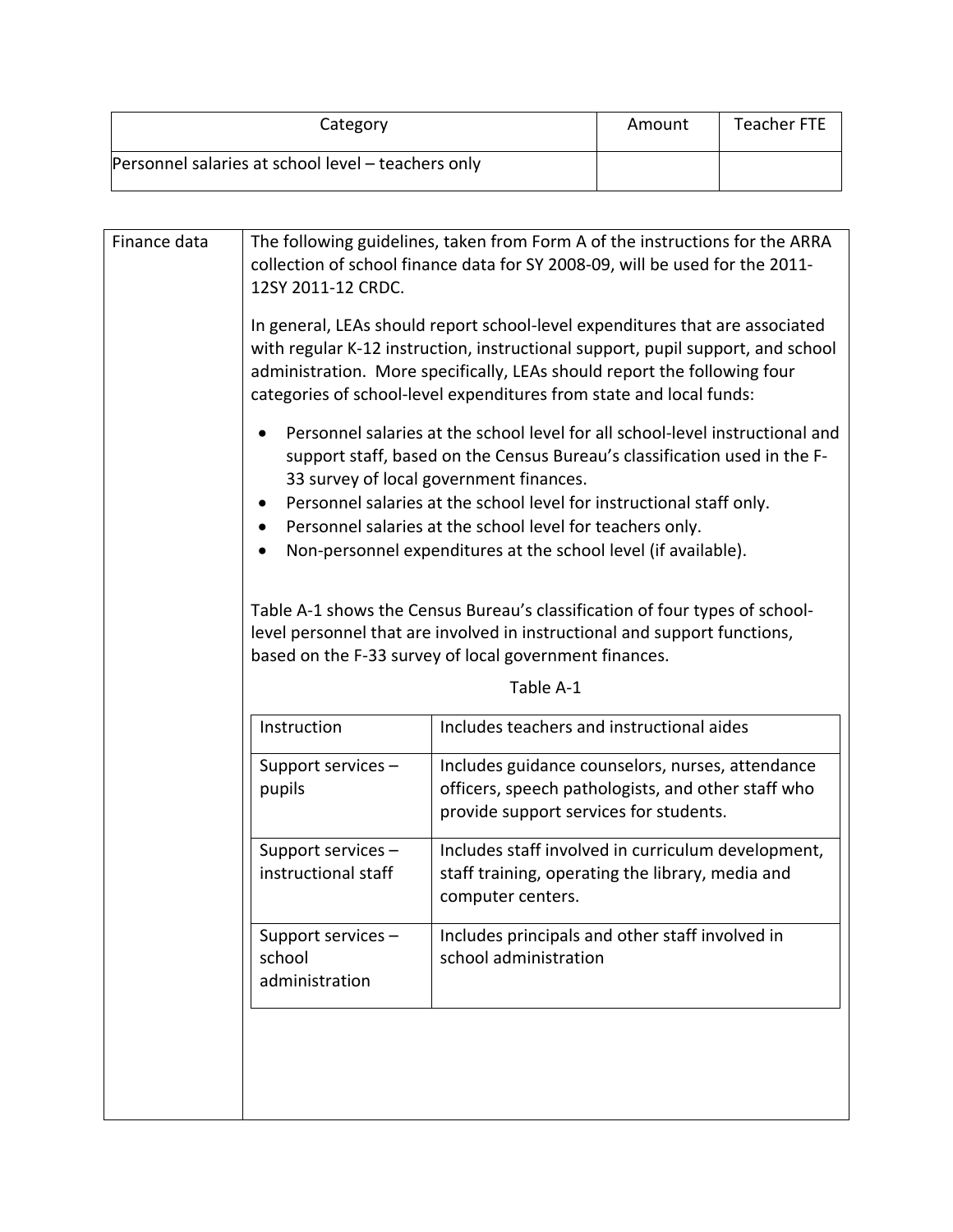| Additional instructions for reporting school-level expenditures. LEAs should<br>use the following in compiling school-level expenditures:                                                                                                                                                                                                                                                                                                                                                                                                                                                                                                                                                                                                                                                                                                                                                                                                                                                                                                                                                                                                              |
|--------------------------------------------------------------------------------------------------------------------------------------------------------------------------------------------------------------------------------------------------------------------------------------------------------------------------------------------------------------------------------------------------------------------------------------------------------------------------------------------------------------------------------------------------------------------------------------------------------------------------------------------------------------------------------------------------------------------------------------------------------------------------------------------------------------------------------------------------------------------------------------------------------------------------------------------------------------------------------------------------------------------------------------------------------------------------------------------------------------------------------------------------------|
| Exclude expenditures from federal program funds. However, a district<br>may include funds from Impact Aid or from the State Fiscal Stabilization<br>Fund (SFSF) if the district is using those funds under the authority in<br>Impact Aid.<br>Exclude expenditures from special education funds.<br>Exclude expenditures for programs that are not associated with regular<br>$\bullet$<br>K-12 instruction, instructional support, and school administration (e.g.,<br>preschool, adult education, and school nutrition programs).<br>Exclude programs that serve students from more than one school<br>attendance area at a single school site (e.g., summer school programs<br>sometimes are housed in a subset of the district's schools but serve<br>students from throughout the school district).<br>LEAs may also exclude expenditures made by regional education<br>agencies for school-level resources, if data on the amount of these<br>regional agencies provided in individual schools is not currently<br>available.<br>Salary expenditures. LEAs should use the following guidelines in compiling<br>school-level salary expenditures: |
| Include all types of salary expenditures, including not only base salaries<br>but also incentive pay, bonuses, and supplemental stipends for<br>mentoring or other roles.<br>Exclude expenditures for employee benefits.<br>Non-personnel expenditures. LEAs should include non-personnel<br>expenditures associated with instruction, instructional support, and pupil<br>support, and school administration, if this information is available at the<br>school level. This may include the following types of expenditures:<br>Professional development for teachers and other staff.<br>Instructional materials and supplies.<br>Computers, software, and other technology.<br>Contracted services such as distance learning services.<br>Library books and media center learning materials.<br>A summary of the types of expenditures to be included and excluded<br>appears in the chart below.                                                                                                                                                                                                                                                   |